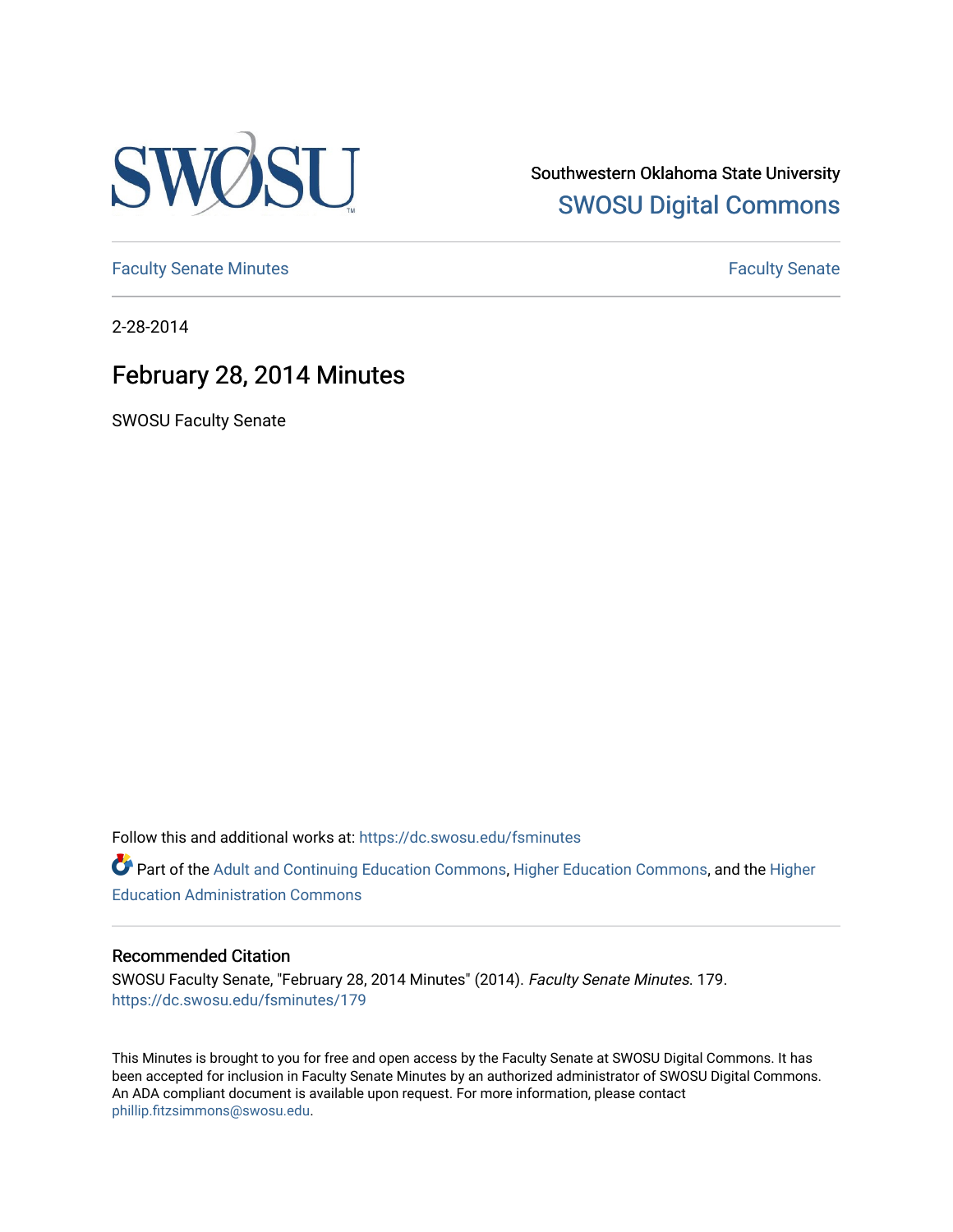## Approved Minutes Southwestern Oklahoma State University FACULTY SENATE February 28, 2014—2:00 PM EDU 201

**I. CALL TO ORDER:** Faculty Senate President Fred Gates called the February meeting of the Faculty Senate to order at 2:08 PM in Education 201.

**II. ESTABLISHMENT OF A QUORUM:** The following members were present: Arden Aspedon, David Bessinger, Tammy Blatnik, John Bradshaw, Kathy Brooks (Sayre), Tommye Davis (Sayre), Jerry Dunn, Phillip Fitzsimmons for Jason Dupree, Jared Edwards, David Esjornson, Fred Gates, Jeff Walker for Marci Grant, Eric Paul for Andrea Holgado, E.K. Jeong, Tiffany Kessler, Ed Klein, Jim Long, Scott Long, Tom McNamara, Evette Meliza, Kristin Montarella (OKC), Cynthia Pena, Les Ramos, Ann Russell, Lisa Schroeder, Amber Sturgeon, Trisha Wald, Dennis Widen, Curt Woolever, Jessica Young, and Blaine Boyd (SGA).

**III. CERTIFICATION OF SUBSTITUTES:** Philip Fitzsimmons for Jason Dupree, Jeff Walker for Marci Grant, Eric Paul for Andrea Holgado, and Krista Brooks for Tiffany Kessler.

**IV. PRESENTATION OF VISITORS:** Dr. Vicki Craig.

**V. APPROVAL OF MINUTES:** The January minutes were approved by a voice vote.

## **VI. ANNOUNCEMENTS**

## **A. President Fred Gates**

- 1. From the Executive Council meeting of February 17, 2014.
	- a. President Beutler provided the latest update on House Bill 2887 which allows concealed carry on campus will possibly make it out of the House Judiciary Committee this year. It has since made it out of the Committee and will proceed to a vote in the House.
	- b. The Governor has proposed a 5% cut in the State's Higher Education Budget. If enacted, this cut would require program and personnel cuts.
	- c. Executive Vice President Tom Fagan reminded everyone that for a flat state appropriation, SWOSU will require a 3.6% tuition increase to match inflation. Since the final state appropriation is not known until the end of May and SWOSU's budget is due in mid-June, contingency plans will need to be drawn up covering both best and worst case scenarios. If budget cuts are required, these cuts will not be equal "across the board." Line items in the budget that are not supported by dedicated fees (e.g. travel, office supplies) will experience larger than average cuts.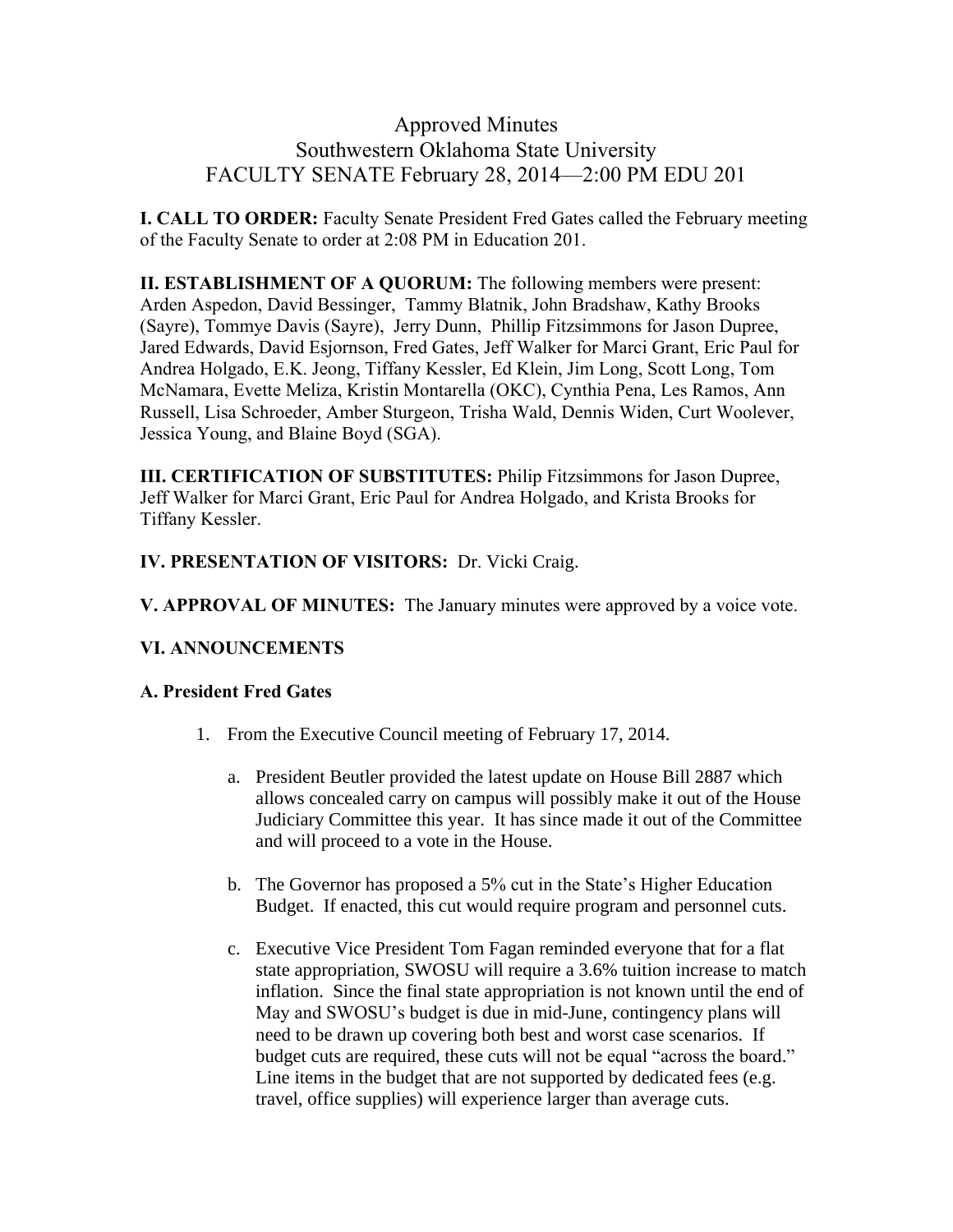President Beutler and Tom Fagan will be looking to meet with the faculty and staff at the departmental level prior to Spring Break to outline the budget process, seek input, and answer questions. Tom Fagan described a possible staffing pilot program in which two employees (at a higher rate of pay) would replace three employees.

- d. President Beutler has proposed renaming South Parker Hall after Chief Black Kettle (Cheyenne, Moke-tav-a-to). South Parker Hall is going to be renovated into a 90 person dormitory. Parker Hall was named after Comanche Chief Quanah Parker. North Parker Hall would retain the Parker name.
- e. Associate Provost Cindy Foust reported that the Academic Advisory and Scholarship Council is working on a proposal to prohibit most students that have just been reinstated (after suspension) from taking on-line courses for a least one semester. These students have an extremely low success rate in on-line courses. The Faculty Senate will be given an opportunity to examine any proposal.
- 2. From the Administrative Council meeting of February 17, 2014.
	- a. Tom Fagan reported that Robert Barnes is officially the Director of the Student Center and that David Clark has officially declared he is retiring. He also reported that the Governor would like us to hire a full time employee to watch our energy usage. In addition, we have gone to a 3 year budget strategy to plan a 3 year budget at one time. This includes implementing 6 strategic initiatives from the strategic plan. There will be several options for the plan to be implemented. He also reported that the Parker Hall renovation plan is a really good one. It won't look like Parker Hall when it's finished and that's why a name change might be a good idea. Additionally, Arts and Sciences are going to fund a new scene shop and would like ideas of what to do with the old one.
	- b. Jerome Wichert, Director of Student Financial Services, reports the total cost of attendance at SWOSU next year will be \$17,860.
	- c. Denisa Engelman, Director of Institutional Research, looked back at our Spring FTE for the past 21 years. Our current FTE is the lowest. Previous lows were in 2001 and 2009.
	- d. Wendy Yoder, Academic Counseling Coordinator, is evaluating some retention/early alert software. Contact her if you would like input, or to see the vendor presentations.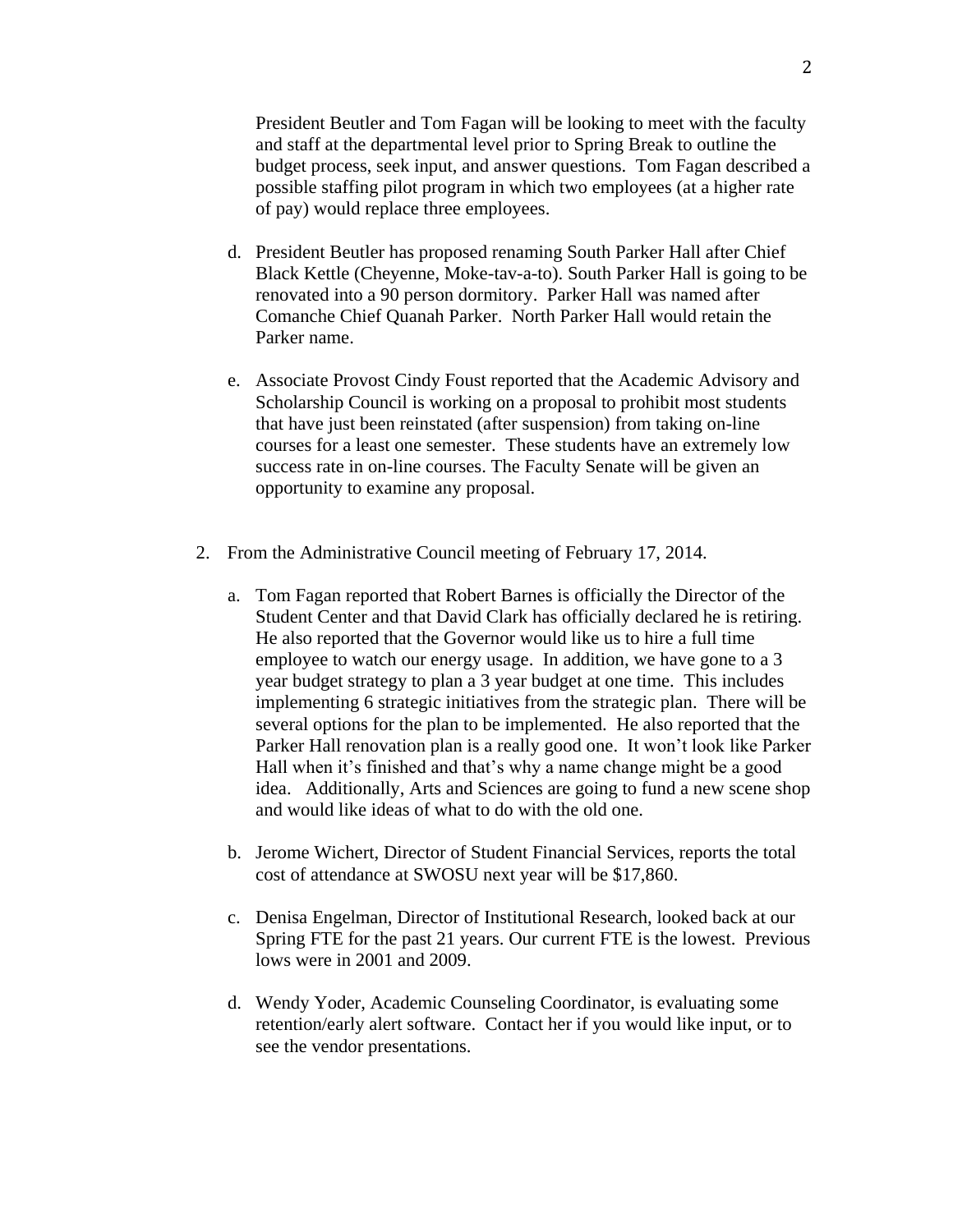- e. Todd Boyd, Director of Admissions and Recruitment, has announced a record number of freshman admits (210 more than last year). Spring semester enrollment sessions will be held on April 2, 11, and 17. Summer enrollments will be held on June 9, July 14, and August 15. Also, S.W.I.M. is scheduled for March 27.
- f. Mark Engelman, Director of Information Technology Services, is examining whether a fourth layer of spam filtering is necessary. Currently, over 60,000 spam messages are filtered out every day, but recently there has been an increase in spam making it through the filters.
- g. Physical Plant director Rick Skinner warns that anything left in storage in South Parker Hall will be discarded once demolition begins.
- h. David Misak, Director of Human Resources, wants to make sure that everyone with a 403b retirement account knows that we are changing vendors to ING. Participants will be required to choose from a different group of funds.
- i. The Pharmacy Foundation is funding a fountain and some Pharmacy office renovations in conjunction with the School of Pharmacy's 75th Anniversary.
- j. Other notable Dates:

March 5 and 6, the State Regents for Higher Education will be meeting on Campus.

April 5, SWOSUPALOOZA

April 9, Pizza Appreciation Lunch

April 12, Weatherford Arts Council, 66 West Fest featuring the Sugar Free All-stars and Brave Combo.

- 3. From the Provost meeting of February 24, 2014.
	- a. The faculty should receive the final draft of the proposed changes to the G.E. curriculum sometime during the first week of March.
	- b. As part of the strategic planning, the administration is considering a policy change that would prevent students from self-enrolling, or at least making it mandatory that they meet with their advisor prior to enrollment. This should help with graduation and retention rates.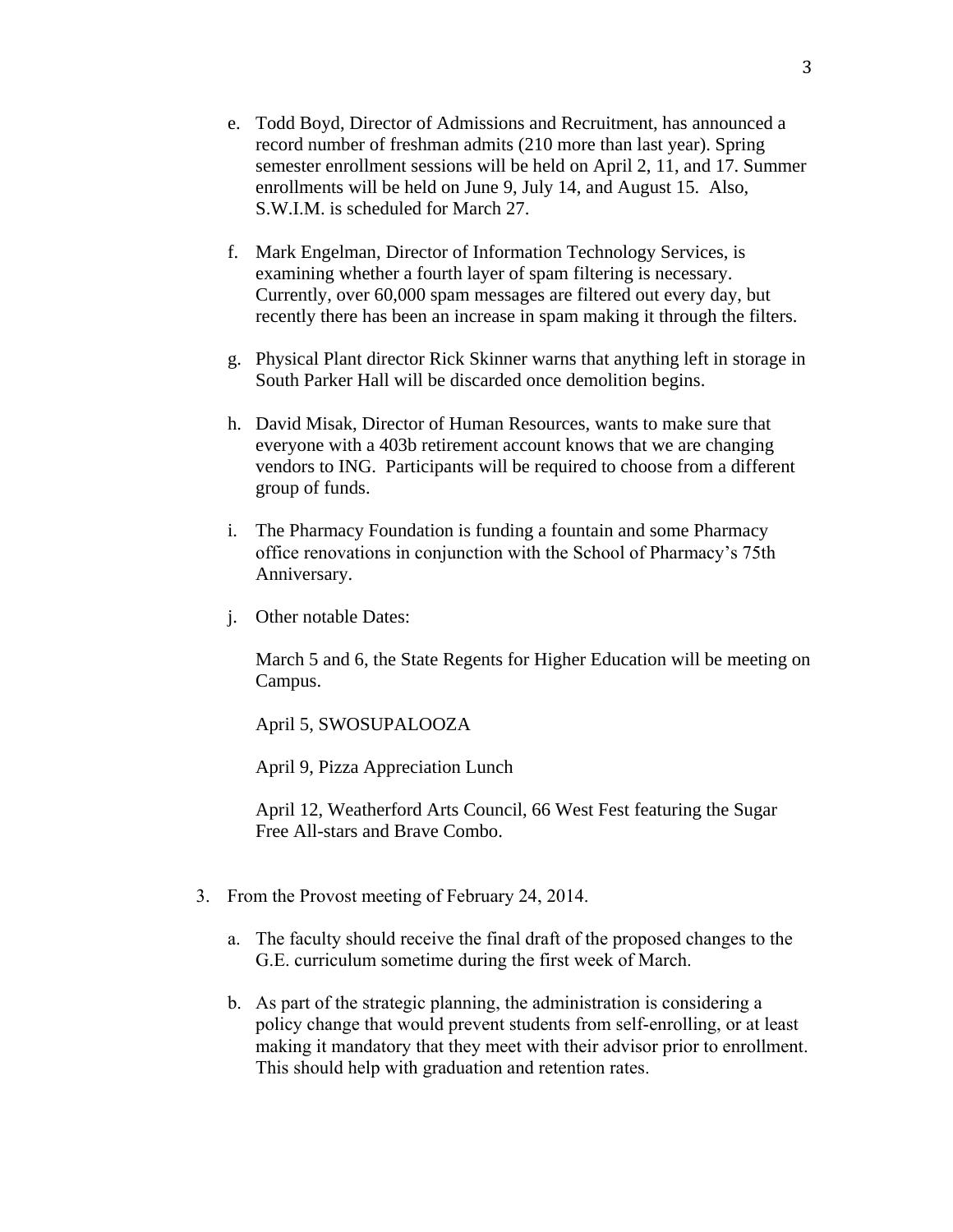- 4. From the Faculty Advisory Council meeting of February 25, 2014.
	- a. Our colleagues at other Oklahoma institutions are contemplating making financial literacy/personal finances a part of the general education requirements. According to Regent's 2014 General Education Objectives, this would be in line with Objective Two dealing with Social, Political, and Economic Institutions. Vice-Chancellor for Academic Affairs Blake Sonobe stated that institutions could implement these changes without the approval of the Council on Instruction as long as the course(s) met the transferability matrix.
	- b. Associate Vice Chancellor for Governmental Relations Hollye Hunt provided an update on current legislation that could potentially impact higher education. As of right now, only one bill concerning guns on campus has made it out of committee and there is little likelihood that it will pass, but the Chancellor is keeping an eye on its movement. In addition, bills concerning tuition control and/or waivers have failed to make it out of committee. The new Speaker of the House, Jeffrey Hickman is much friendlier to Higher Ed. than some of his predecessors. Also, in all likelihood the Governor's proposed budget cuts to Higher Ed. will not take place as both House and Senate Budget heads oppose the cuts.

## **B. Secretary/Treasurer Curt Woolever:**

**1. Roll Sheet** – please sign.

#### **2. Treasurer's Report:**

| a. BancFirst Checking Account: January Meeting Balance: | <b>CURRENT BALANCE:</b>                             | \$2311.19<br>\$2311.19 |
|---------------------------------------------------------|-----------------------------------------------------|------------------------|
| b. University Account:                                  | January Meeting balance:<br><b>CURRENT BALANCE:</b> | \$105.01<br>\$105.01   |

**C. President-Elect Evette Meliza:** SWOSU Student Research and Scholarly Activity Fair will be on Tuesday, April  $15<sup>th</sup>$ . Submission of materials must be completed by Friday, March 14<sup>th</sup>.

## **D. Past President David Esjornson:** Nothing to report.

**E. Student Government Representative Blaine Boyd:** Mayor Mike Brown spoke at the most recent Student Senate meeting. The DUI forum that was cancelled due to weather will be rescheduled in the near future. SWOSUPALOOZA will be held April 5 at the clock tower. It is a festival atmosphere, and everyone is invited.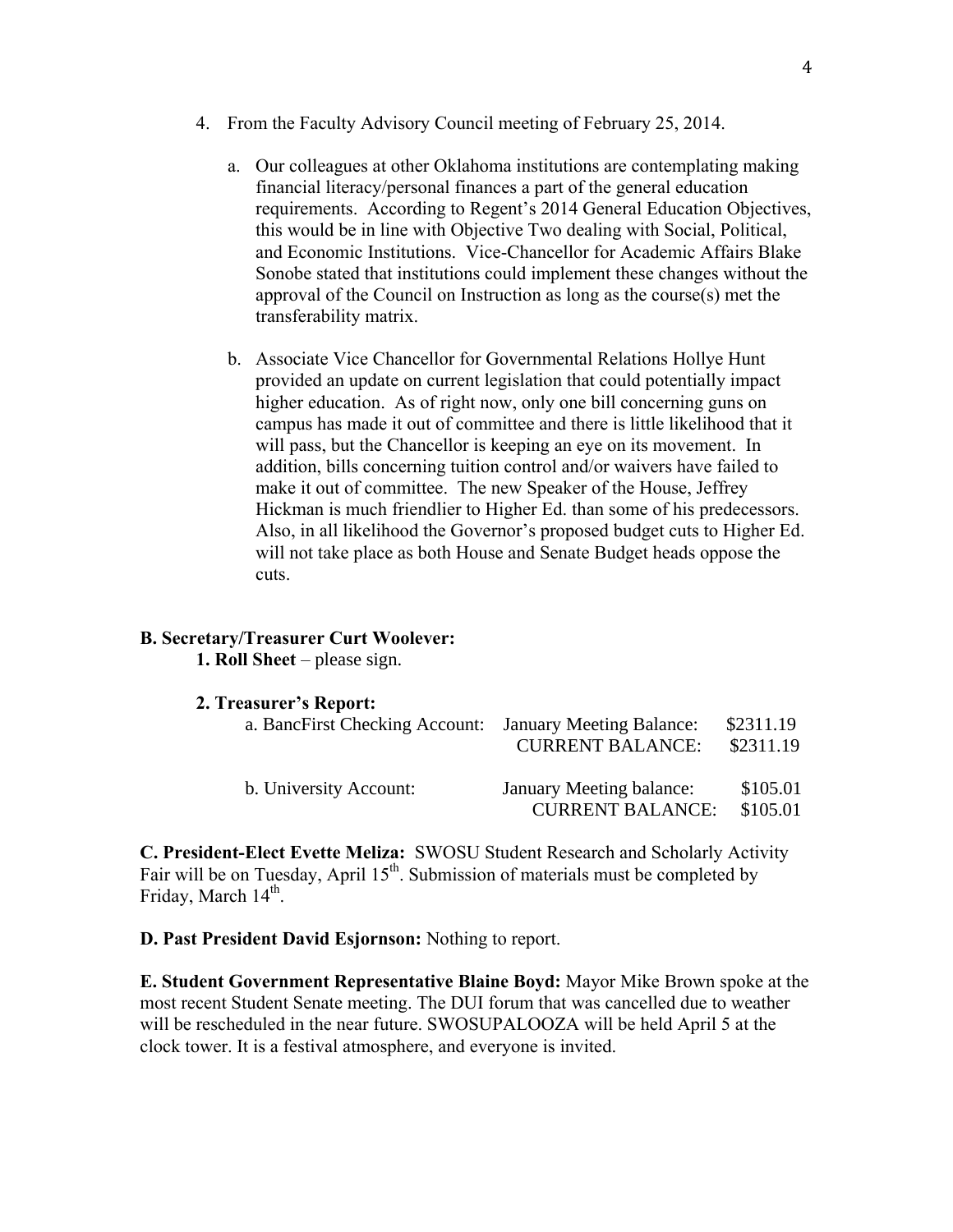#### **VII. REPORTS FROM STANDING AND AD HOC COMMITTEES:**

## **Report from the University Policies Committee Report and Recommendation of the University Policies Committee Faculty Grievance Policy and Faculty Grievance Committee February 2014 (see appendix A)**

The University Policies Committee recommends that the Faculty Grievance Policy be inserted in the Faculty Handbook and that the Faculty Grievance Committee be included in the list of university standing committees.

Rationale: The Provost reports that although the Faculty Grievance Policy has been in force, the policy has never been added to the Faculty Handbook. In addition, given that the Faculty Grievance Committee has a regular faculty membership recommended by the Faculty Senate, the committee should be included in the list of university standing committees.

Respectfully submitted. University Policies Committee

**Faculty Senate Motion 2014-02-01**: Motion to implement the Committee Report and Recommendation of the University Policies Committee concerning the Faculty Grievance Policy and Faculty Grievance Committee.

Motion was approved by a voice vote.

## **Report and Recommendation of the University Policies Committee Revision of the Dead Days Policy February 2014**

The current SWOSU Dead Days Policy:

"During the regular semester, the three days prior to the beginning of finals are considered "dead days" in that no examinations, quizzes, extracurricular events (other than unscheduled league play-off events) or required field trips are to be scheduled, and no papers, reports or projects be due or presented during these days."

The University Policies Committee recommends the following revision to the SWOSU Dead Days Policy:

"During the regular semester, the three days prior to the beginning of finals are considered "dead days" in that no graded assignments or activities are to be scheduled. Extracurricular events (other than unscheduled league play-off events) and required field trips are prohibited. Attendance policies will remain in force."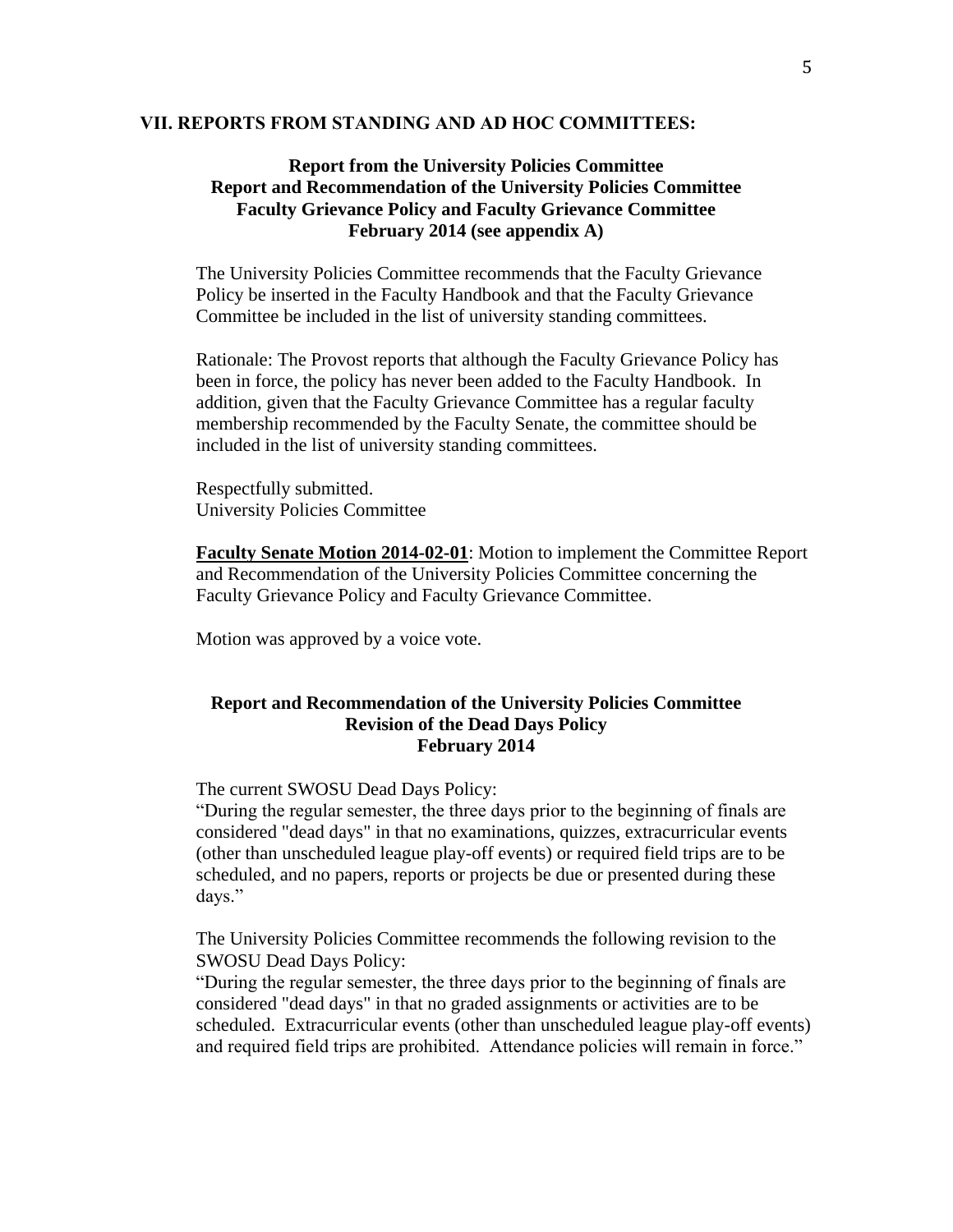Rationale: There continue to be student concerns and faculty questions regarding acceptable course assignments and activities in respect to the Dead Days Policy. Revision of the policy to prohibit "graded assignments and activities" provides clarity and obviates the need to include a list of individual activities, such as examinations, quizzes, homework, papers, reports, presentations, projects, and any additional graded assignment or activity. However, addition of the sentence "Attendance policies will remain in force" will allow faculty, if desired, to include attendance in the course grading scheme.

Respectfully submitted. University Policies Committee

**Faculty Senate Motion 2014-02-02**: Motion to implement the Committee Report and Recommendation of the University Policies Committee concerning the Revision of the Dead Days Policy.

Motion was approved by a voice vote.

## **Report of the University Policies Committee SWOSU Final Exam Schedule February 2014**

The Provost has requested that the Faculty Senate discuss a potential change in the current SWOSU final exam schedule (Th-F, then M-W) to a single, dedicated final exam week (M-F). Currently, SWOSU is the only RUSO institution with a "split" final exam schedule. Each of the other RUSO programs have a single final exam week which begins on a Monday and ends on the following Friday. In respect to the regular semester calendar, changing to a single final exam week in alignment with other RUSO member programs will result in the following: (1) classes will begin on Monday in the Fall and Spring semesters; (2) classes will begin two days earlier and end three days earlier in the Fall semester; (3) classes will begin three days later in the Spring semester; (4) the last day of finals in the Spring semester will be on the Friday before Saturday Commencement; (5) grade submission deadlines would likely be changed to early in the week following finals; and (6) possible elimination of Dead Days. There will not be any change in the actual number of class days during the academic year.

As a nucleus for discussion, the committee offers the following advantages and disadvantages of changing to a single M-F final exam week. The committee recommends that Senators discuss this proposal with their departmental faculty, as well as students, in order for the Faculty Senate to develop a consensus recommendation for the Provost.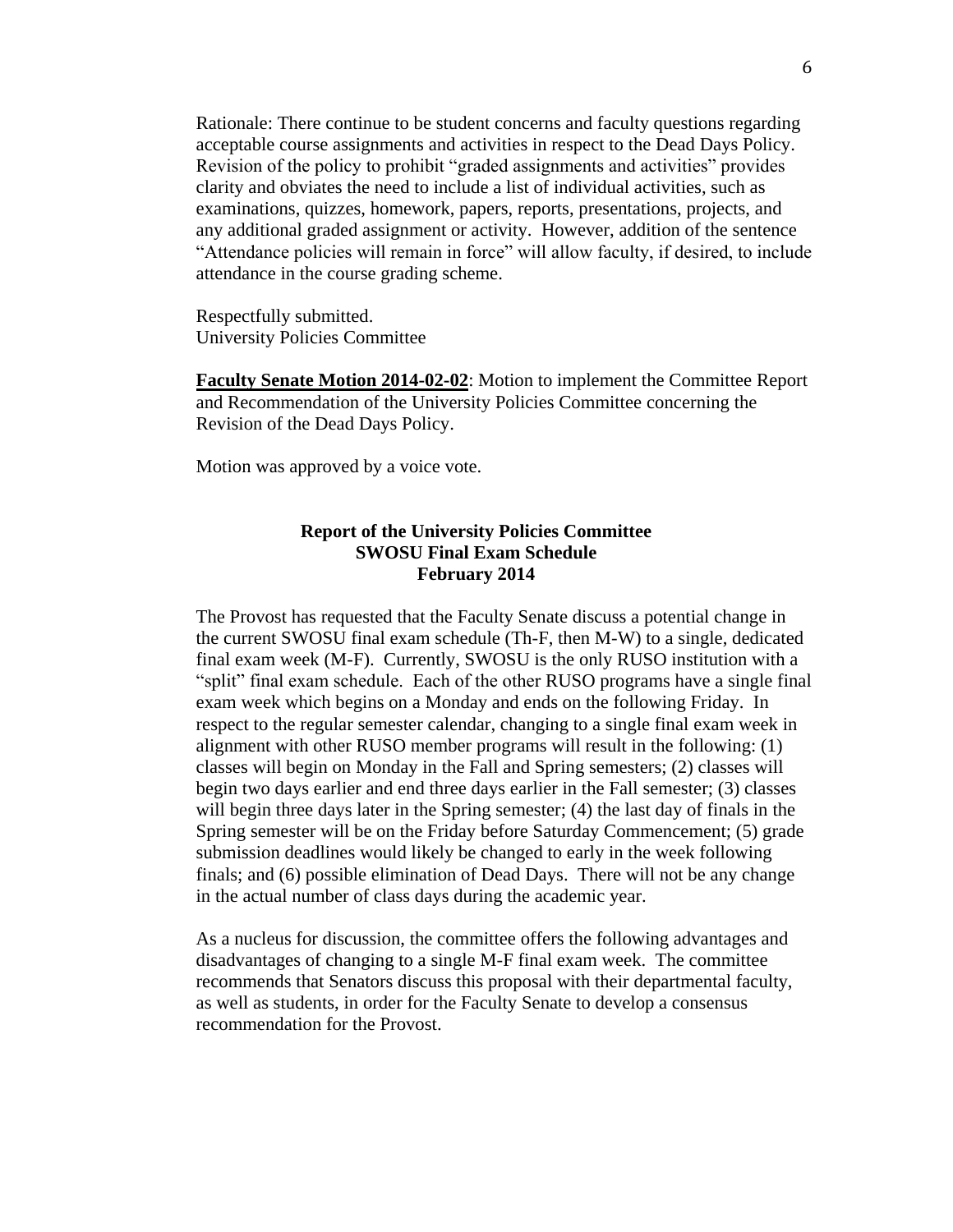#### Advantages

1. More efficient management of transfer students. In the current SWOSU semester schedule, the admission, registration, and enrollment processes for transfer students, particularly Spring semester transfers, have been challenging due to issues such as difficulty in obtaining transcripts. SWOSU typically has several hundred transfer students each academic year.

2. Improved coordination of activities with other RUSO member schools (e.g., collaborative scholarly activities and system-wide meetings and conferences)..

3. Greater efficiency of scheduling athletic events. In the current SWOSU semester and final exam schedule, particularly at the end of the Fall semester, Great American Conference and non-conference schools must consistently accommodate the SWOSU schedule (the vast majority of Great American Conference schools have schedules similar to the other RUSO programs). Given that the NCAA mandates a 7-day no event "dead period" beginning the Monday before Christmas and the fact that SWOSU finals span across two weeks, SWOSU is effectively prevented from scheduling athletic events over a period of two weeks. This has forced much earlier scheduling of conference games for winter semester sports, particularly basketball, which is not typical and impacts both SWOSU and our athletic opponent institutions. In addition, the current Spring final exam schedule has necessitated that student athletes (baseball and softball) and Athletic Department staff to negotiate with faculty to arrange final exams to allow for participation in conference tournaments. The Athletic Department has repeatedly expressed that this is not an ideal situation for faculty or students.

4. Each academic semester would have 15 complete weeks (as opposed to 14 full weeks and 2 "half" weeks), which may facilitate more efficient planning and scheduling (e.g., the "add/drop" period may be placed in the first week of classes).

5. In courses with a laboratory component, there may be more advantageous scheduling and planning.

6. Faculty have expressed concerns that some students appear to diminish the importance of the W-F class days during the first week and in some cases do not report to class until the following Monday.

7. Due to an earlier end of the Fall semester, there may be more convenient scheduling of travel, particularly for international students.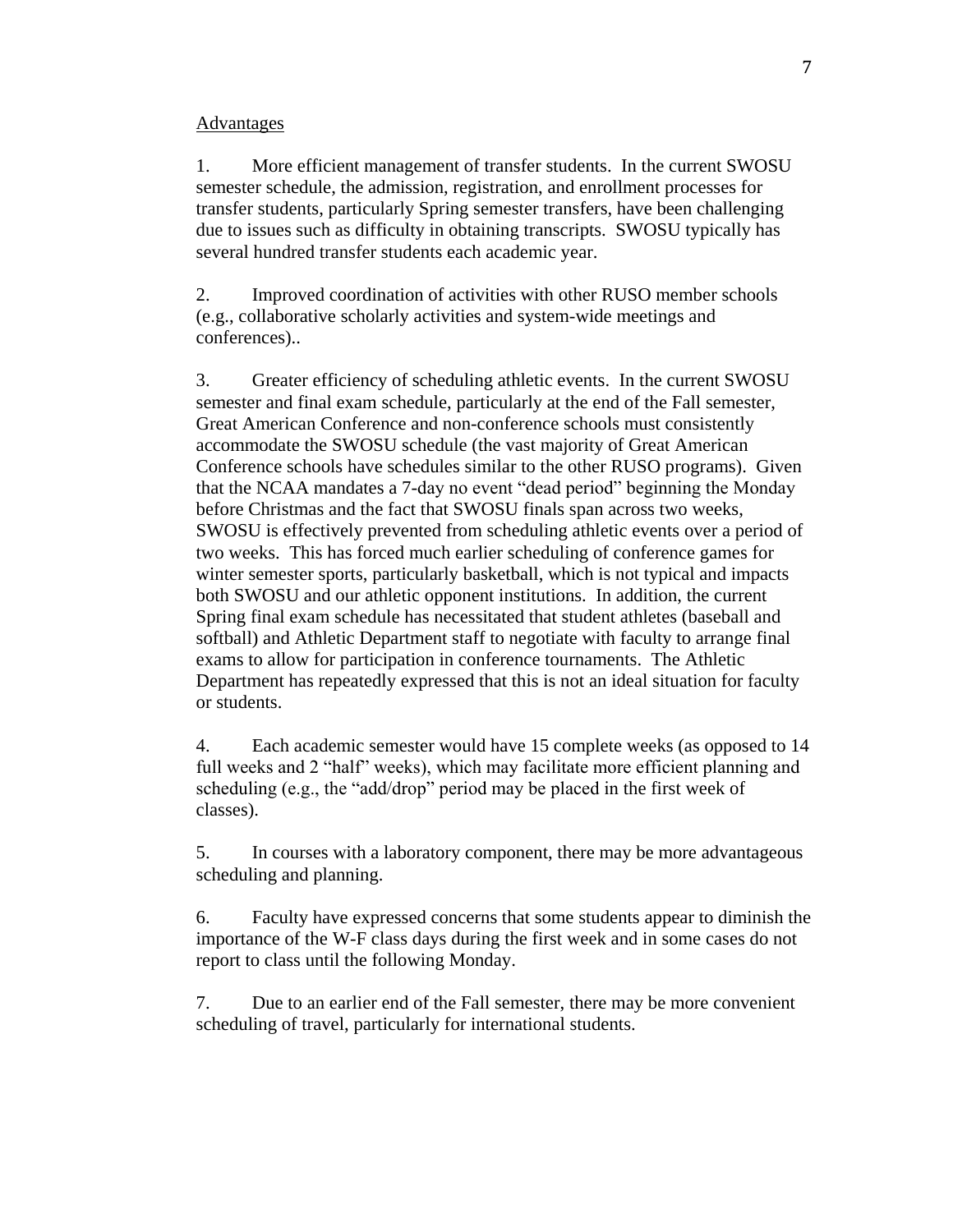#### Disadvantages

1. The change to a Monday start will require a reexamination of the logistics of the annual Fall Faculty Workshop.

2. Students will be required to complete all final exams in a period of five consecutive days. This may present additional challenges for students with heavier than average loads, senior students in more demanding courses, or students in professional programs.

## **Report from the Student Affairs Committee**

Faculty Senate charged the Student Affairs Committee with investigating SWOSU's policies on cheating on plagiarism. First, the committee looked at the Student and Faculty handbooks as well as the College of Pharmacy's policy on cheating and plagiarism and then compared these documents with the policies of the other RUSO schools. The committee agreed that SWOSU policy was quite similar to the other RUSO schools and only recommended two small edits to the current policy.

Lisa Schroeder met with Dean Dougherty to further confirm if a need to revise SWOSU's current policy on cheating and plagiarism existed. The Dean of Students admitted there has been an increase in cheating and plagiarism but felt this increase was directly related to plagiarism software such as Turn It In. She explained that there has been 100% faculty satisfaction with all cases coming through her office and did not see a need to change the policy but would endorse any changes the faculty wanted to make to the current policy. The Dean of Students further explained that she thought the problem was awareness. This led to the proposal to have students sign a contract that they have read and understood the student handbook guidelines on cheating and plagiarism. This could be done at the first enrollment, during NSO sessions or during freshman orientation. The Dean of Students offered to write this contract for students.

The Student Affairs Committee was unable to meet after Lisa Schroeder met with the Dean of Students and before the faculty senate report. Therefore, the Student Affairs Committee will meet before the next faculty senate meeting with recommendations.

#### **Report from the Adhoc Committee on the FUPTRC**

We are drafting the questionnaire to be administered in the coming weeks. We will ask senators to encourage their departments to participate. Results of the questionnaire will be presented back to the senate to inform a senate vote on revisions of FUPTRC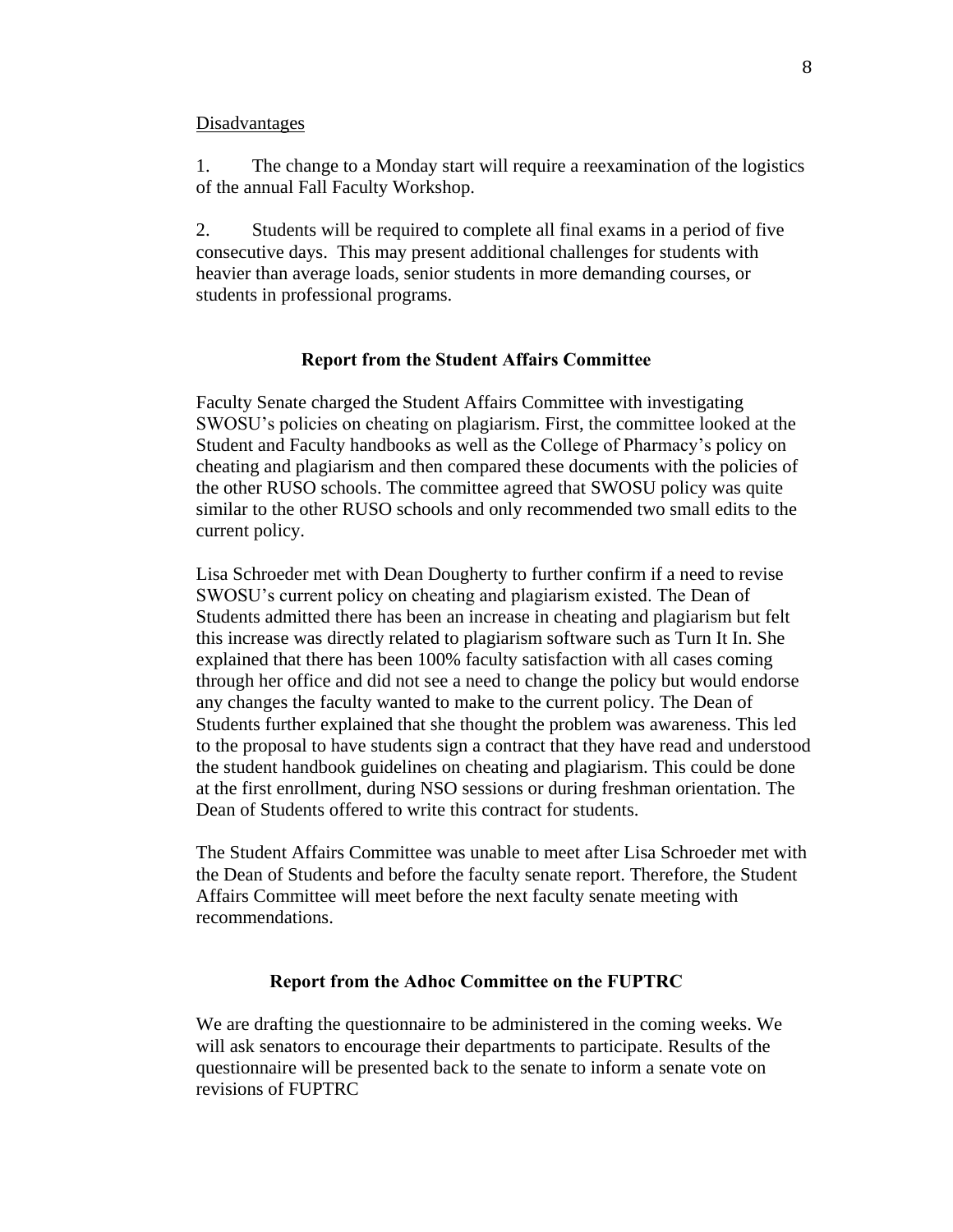**VIII. UNFINISHED BUSINESS:** The following motion was tabled in January for further discussion.

**Faculty Senate Motion 2014-01-02**: The Director of Service Learning proposes that a new standing committee, the Outreach Committee, be formed as a sustained oversight entity for all service related activities of the campus—Service Learning, club/organization-related service, certain kinds of internships and experiential learning capstones, and faculty outreach. The membership would include the Dean of Students (ex-officio), the Director of Service Learning (ex-officio), faculty from the College of Arts and Sciences, the College of Pharmacy, the College of Professional and Graduate Studies, and the College of Associate and Applied Sciences, staff/faculty members who sponsor clubs and organizations on campus, student leaders from SGA/CAB, and community partners. The Faculty Senate would be charged with the election of faculty representatives from each school; SGA would appoint student members. Community partners and additional members such as club sponsors would be appointed by the Provost.

#### Rationale:

- 1) SWOSU needs to address HLC's concerns about the institutionalization of engagement and Service Learning reported after their last visit. This would also satisfy one of the benchmarks for engagement according to Campus Compact and other engagement specialists since it will be a standing committee dedicated to that purpose;
- 2) The current SL director is nearing retirement; a new individual will come on board in two years. In light of that change, SWOSU needs oversight of these areas of engagement in a sustained way to bridge that time of change;
- 3) One of the current concerns of the SL Director is that while data is collected centrally and processed for faculty scholarly activities, no such formal mechanism exists for collecting data about faculty service activities, which are broader than most of us are aware (and impressive!);
- 4) New kinds of capstones and internship-like classes are emerging across campus currently; these tend to be experiential learning in most cases, and we need to be aware of the extensiveness, types, and value added of such courses across the disciplines.

The VPSS and VPAA are aware of this proposal and do support such a standing committee.

The motion was again tabled for further discussion.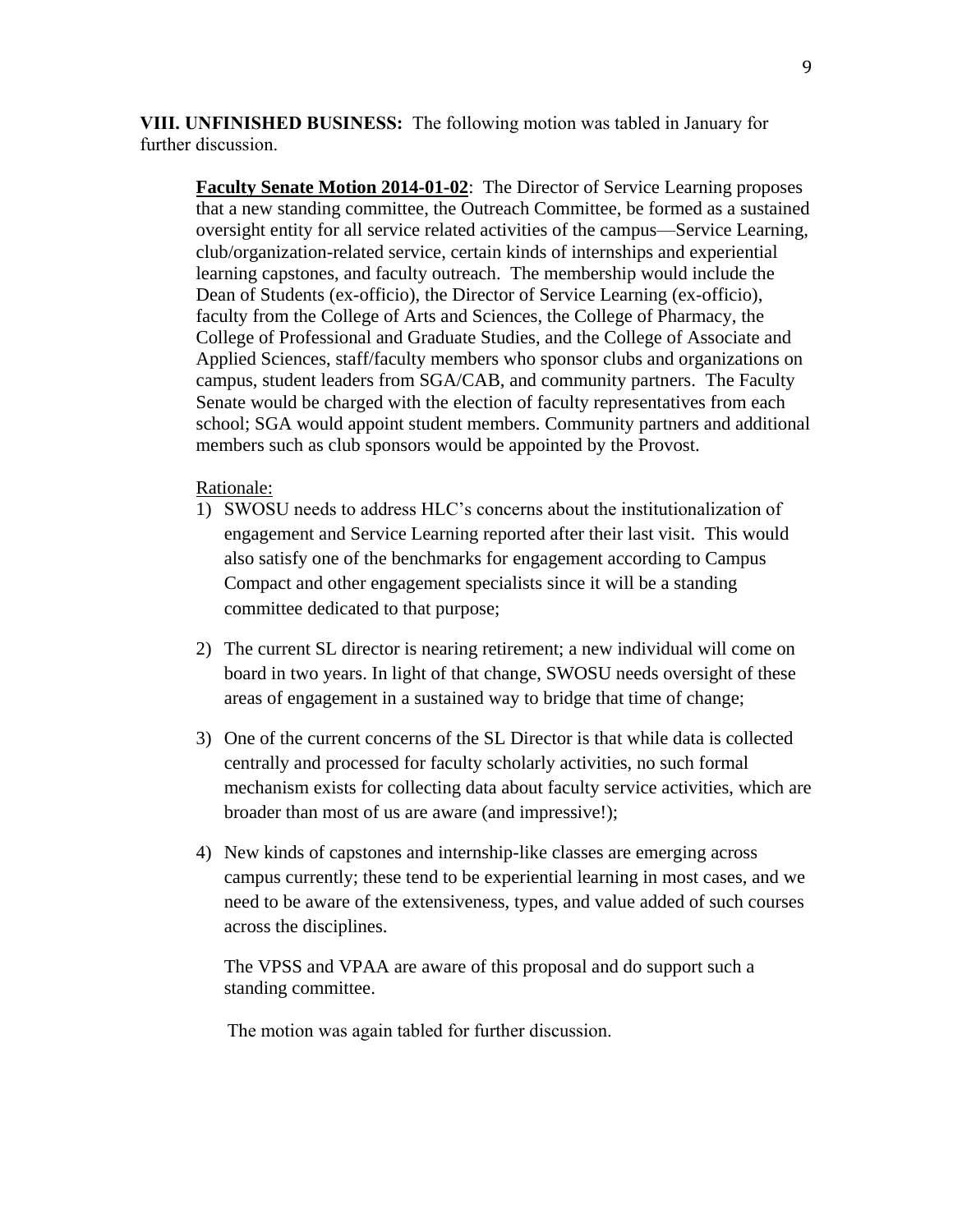## **IX. NEW BUSINESS:**

The SWOSU Student Government Association would like the SWOSU Faculty Senate to endorse the following SGA Resolution and state the Faculty's position on said issue:

> Southwestern Oklahoma State University Student Senate 2nd Session of the 68th Senate (Spring 2014)

Senate Resolution No. SRS1402 By: President Pro-Tempore Boyd

## AS INTRODUCED

A resolution relating to firearms on college campuses and other purposes.

WHEREAS: The Oklahoma State Regents, the Chancellor, the presidents of all twenty-five institutions, and members of all institutional governing boards believe that there is no scenario where allowing firearms on campuses will do anything other than create a potentially dangerous environment for students, faculty, staff, and visitors; and

WHEREAS: The safety of our campus is of the upmost importance to students, parents, faculty, and staff; and

WHEREAS: The students voice should be thought of when a question of firearms on campuses is before a legislator or State Regent.

NOW, THEREFORE, BE IT RESOLVED BY THE STUDENT SENATE OF SOUTHWESTERN OKLAHOMA STATE UNIVERSITY:

THAT: The members of Student Senate on the behalf of the entire Student Body oppose any legislation extending the rights to carry open or concealed weapons on campus.

THAT: A copy of this resolution should be distributed to Dr. Foust, Dr. Crall, SWOSU President Randy Beutler, Chancellor Glen Johnson, Representative Harold Wright, Senator Mike Schulz, and House Speaker Hickman by the Vice President.

Motion to endorse the Student Senate Resolution. Motion was approved by a voice vote.

Discussion of the Distance and E-Learning Committee's proposed online course rubric.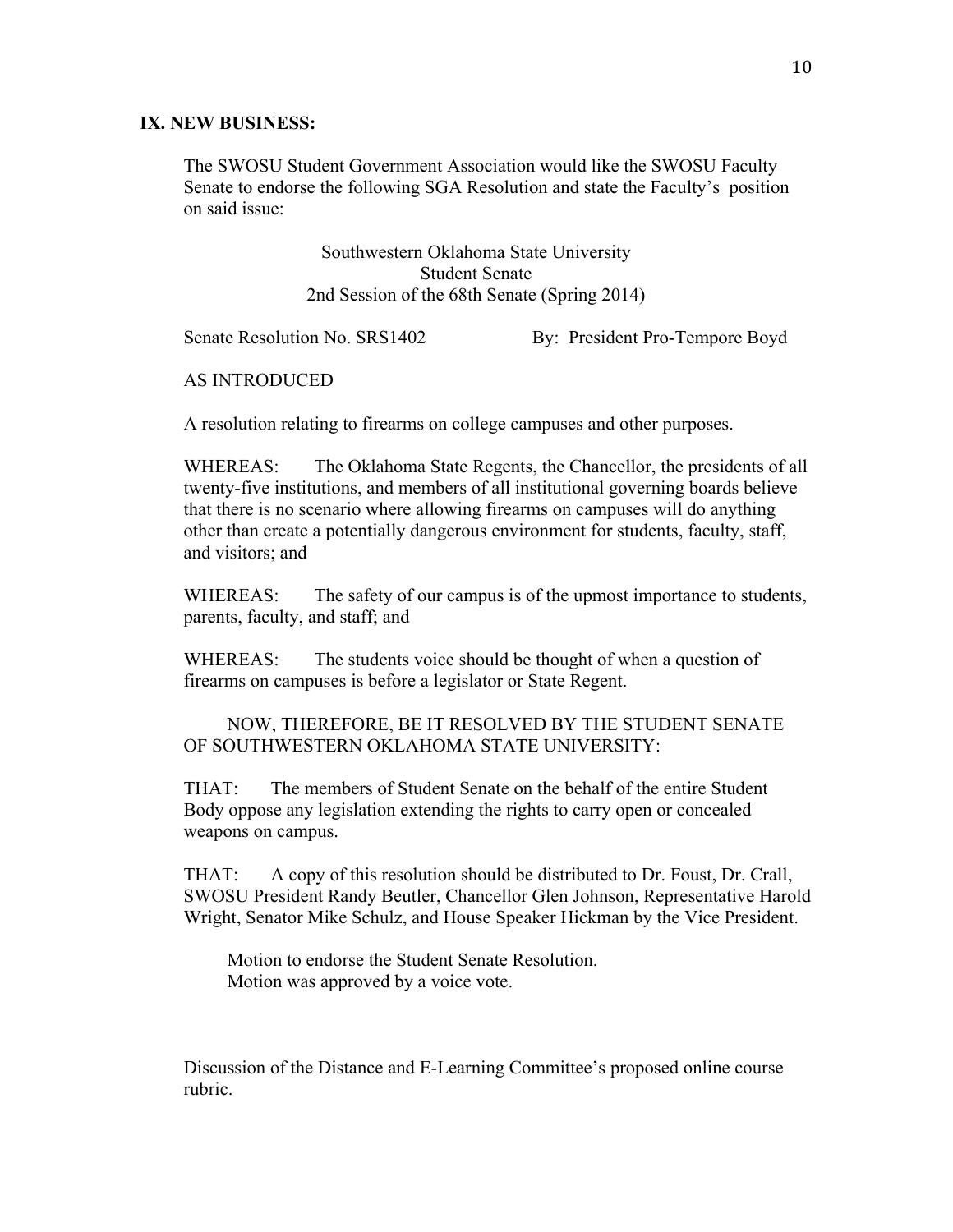The faculty senate requests having senators tell their department faculty to contact the committee directly expressing any questions or concerns they may have.

#### **Faculty Senate Motion 2014-02-03**

The Assessment Center will add new data to its report of student evaluation of courses: a report of grade distributions for each course, the number of A, B, C, D, F, U, and W grades earned by the students in the course.

#### Rationale

Department chairs need as much information available in order to make important decisions about such matters as continuance, promotion, and tenure. Chairs have at their disposal peer observations and student evaluations, but these tools need to be supplemented to provide greater depth and context. Class grade distribution as part of student evaluation will provide such context. Some students may be inclined to base faculty evaluations in part on expectations of success in class as opposed to actual teaching performance. This fact may contribute (directly or indirectly) to grade inflation.

It is not uncommon for a professor teaching an upper division class to report only superior grades when those classes are filled with highly motivated, highly skilled students. Of course, high grades do not necessarily indicate grade inflation. The department chair usually knows the student composition of upper division courses and is in the best position to assess the significance of a course's grade distribution. Consequently, the additional information should make the department chair's decisions easier, not more difficult.

Since student evaluation reports currently arrive in department offices months after the semester in which the course is evaluated, the registrar's office will have ample time to report grad distributions to the Assessment Center, which can add them to the student evaluation reports.

Motion failed by a voice vote.

## **X. ADJOURNMENT:**

# **Next meeting 2:00 pm Friday March 28, 2014**